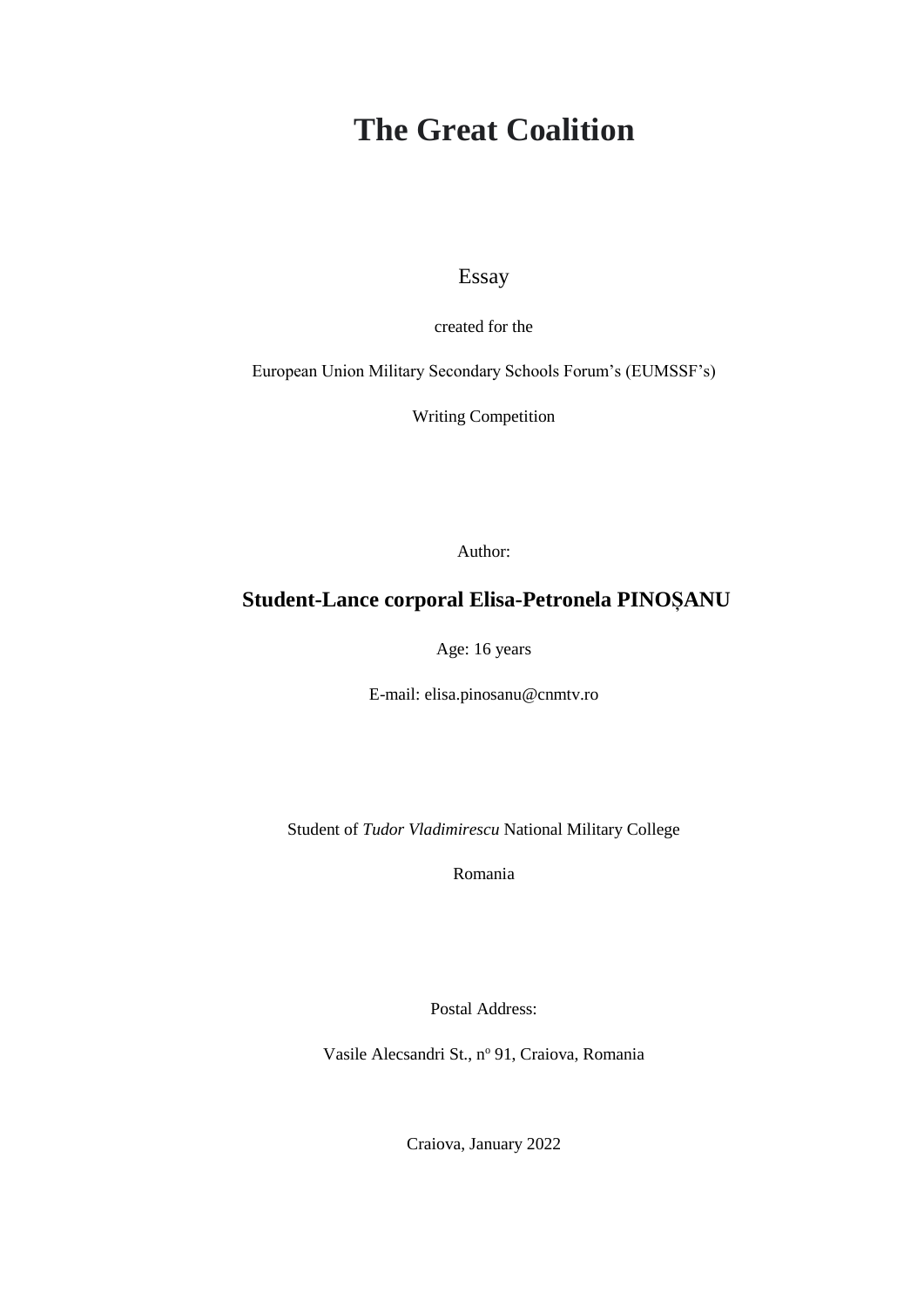#### **Abstract**

A coalition is the result of a formal agreement between two or more nations that have in common the same long-term goals.

From my point of view, the coalition aims to create a balance between NATO, the EU, and the UN and although many ideas are being put forward for this purpose, this coalition needs a special program for security and to maintain peace and prosperity of the coalition without any damage.

#### **Keywords:**

peace, security, coalition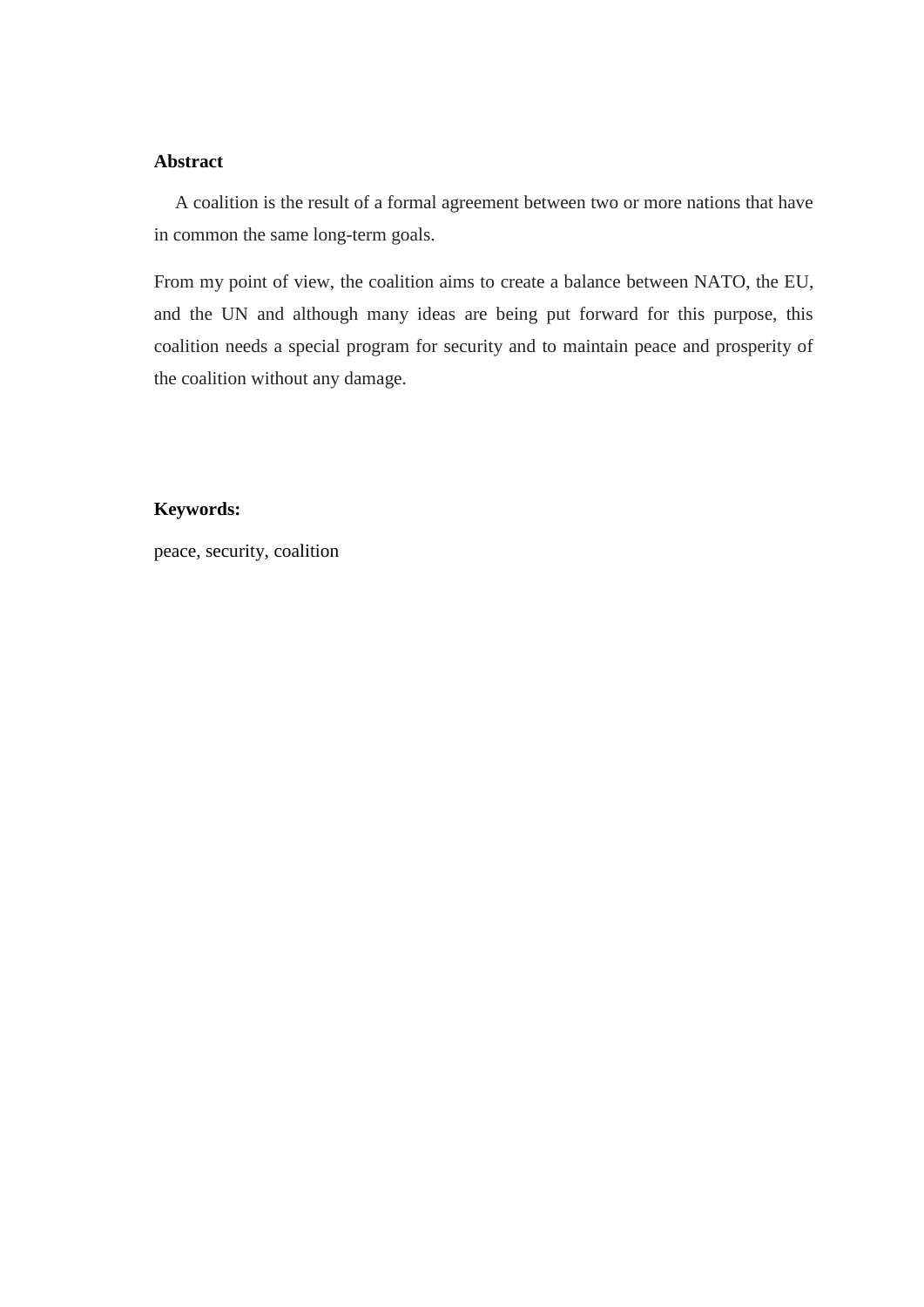## **1. Table of Contents**

| 5. Annexes |  |
|------------|--|
|            |  |
|            |  |
|            |  |
|            |  |
|            |  |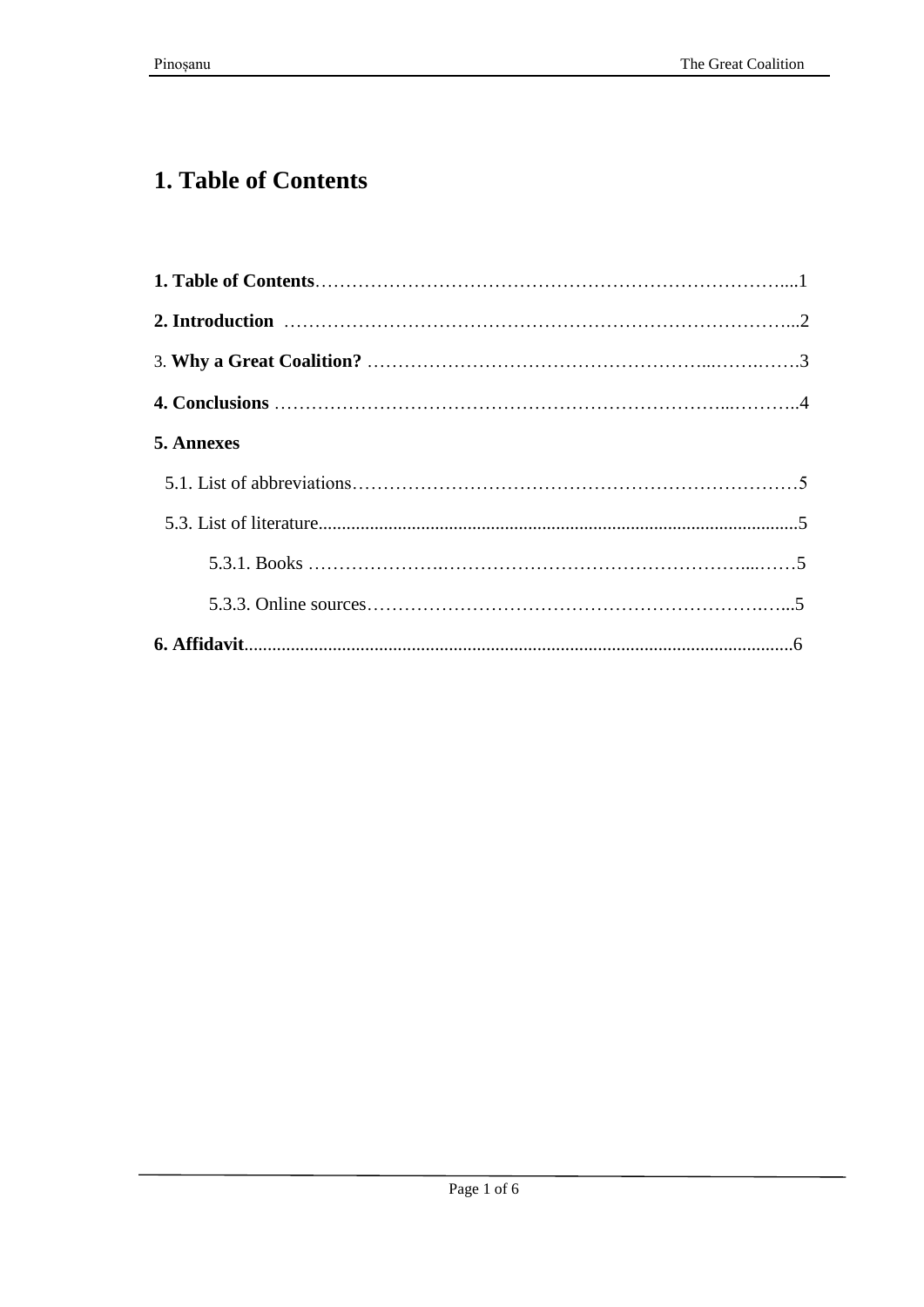## **2. Introduction**

In 2018, a series of projects were approved with the aim of developing capabilities and operational availability. Also for these projects, government regulations were approved within PESCO. By 2021, complex projects were diversified so that the Council was forced to adopt a decision updating the list of projects, resulting in 60 projects worthwhile.

It also required the development of military capabilities, but also of the EU because they are responsible for operational planning. In addition to transparency and capability development, an accurate defense is needed to respond quickly and correctly to crises and conflicts.

From another point of view, in addition to the various measures taken for a successful coalition, cooperation between the EU and NATO is considered the most important success factor. This cooperation was achieved 15 years ago and led to the development of a range of tools for security purposes.

In 2018 a new declaration was signed that established the common vision and the fact that the states will act in the same way against security threats. Recent EU desire for cooperation highlighted in the joint declaration ranged from military mobility, hybrid threats to research, industry, and coordinated exercises. Among these proposals there the peace of women was also put in the balance so that the fight against terrorism and military mobility was as important as the security of female citizens.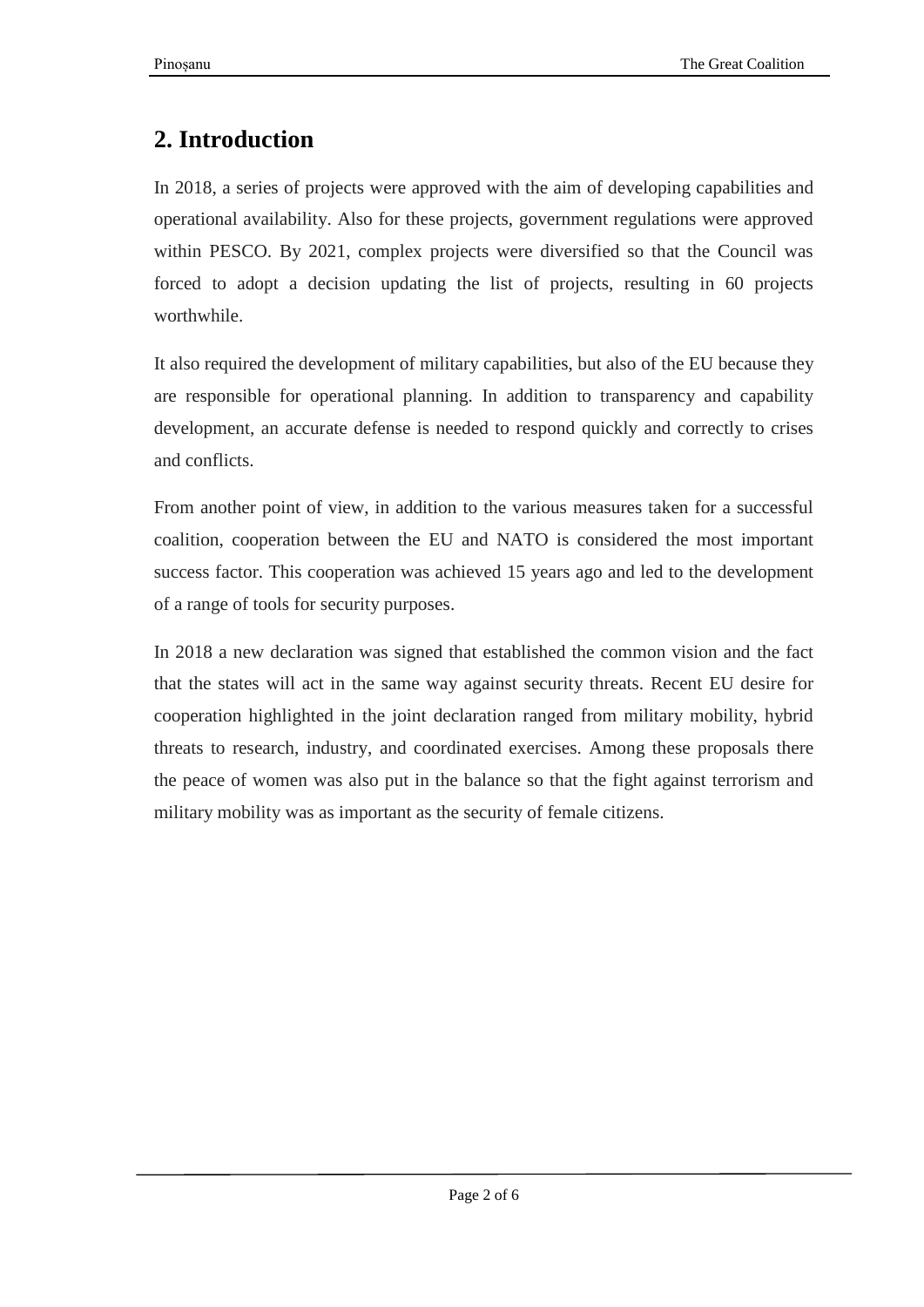## **3. Why a Great Coalition?**

Firstly, the "Security and Defense Implementation Plan"<sup>1</sup> was approved by the European Council in 2016. The plan was quite complex, reaching various levels with well-established objectives. Responding to external conflicts and crises, strengthening partners with EU protection, are the three strategic priorities with which the plan has left a remarkable mark. The best ones were based on the coordination, the communication of the citizens, and also their advice. Thus they realized that in order to protect them, the coalition must first have as objective the communication together with the citizens.

Secondly, in order to be as close as possible to the citizens and to be able to defend them, certain transparency and trust must be offered. Thus, transparency and political visibility are promoted by the CARD review. because with the help of the treaty it is possible to strengthen the cooperation in the field of defense by establishing permanent cooperation.

Even if new reforms, projects and declarations with a precise purpose have been put forward, a European plan in the field of defense is needed. This plan aims to stimulate economies, improve cooperation and build industrial bases. It has three key actions based on the defense of industry, the market and the European fund. On June 22, 2017, a rapid agreement on industrial development was also suggested.

 $\ddot{\phantom{a}}$ 

<sup>1</sup> https://www.consilium.europa.eu/en/policies/defence-security/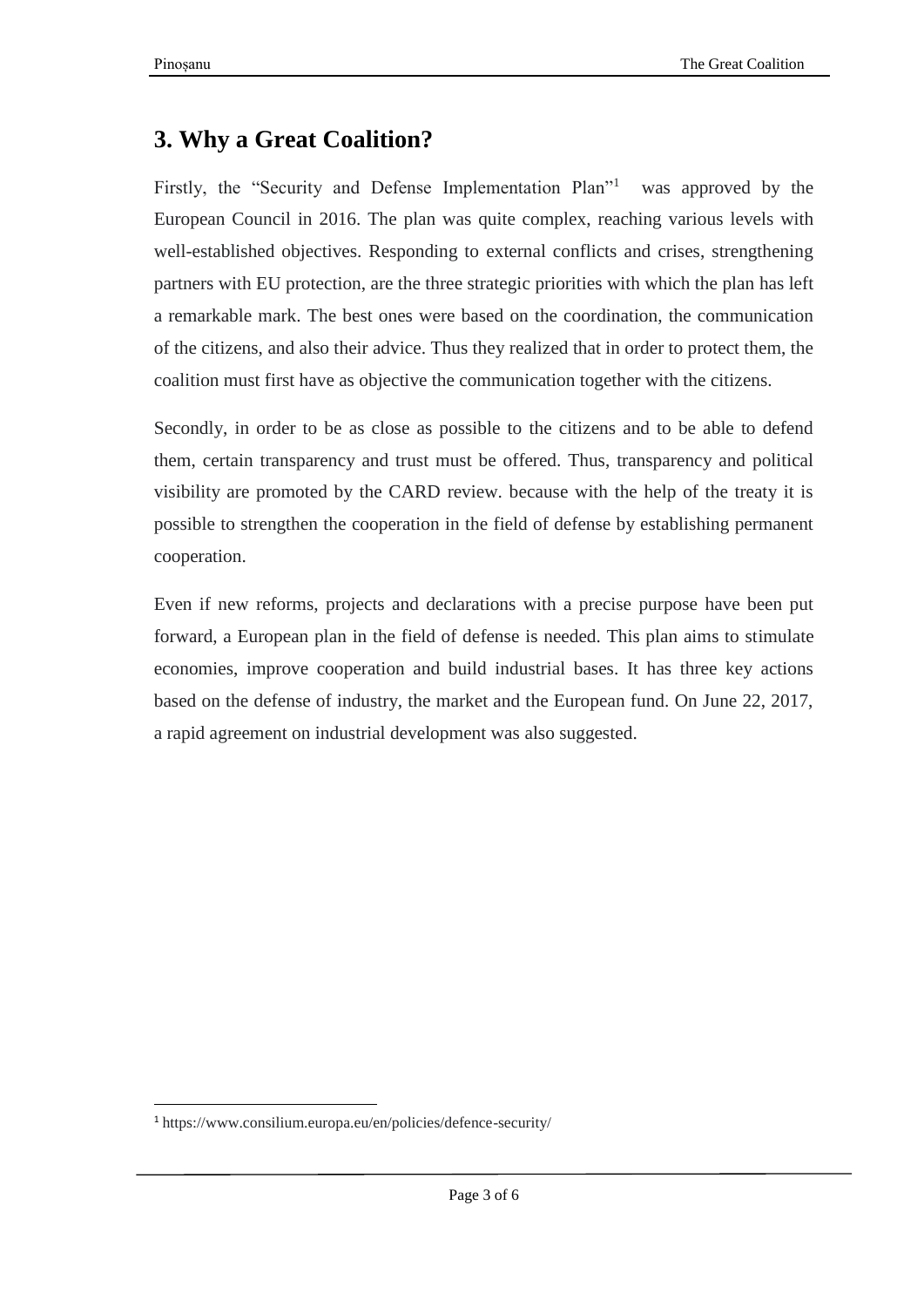## **4. Conclusions**

Even though reforms have been highlighted, we must not forget the balance between civilian and military cooperation. Since 2003, more than 30 civilian and military missions have been launched, but so far only 10 civilian and 6 military missions are still in operation. Since 2018, various missions have been launched to increase the intensity of civilian missions within the CSDP.

Therefore, given the above arguments, the security and prosperity of the coalition operation is an important factor in human development and balance, and with the help of the nations involved, all efforts are not in vain.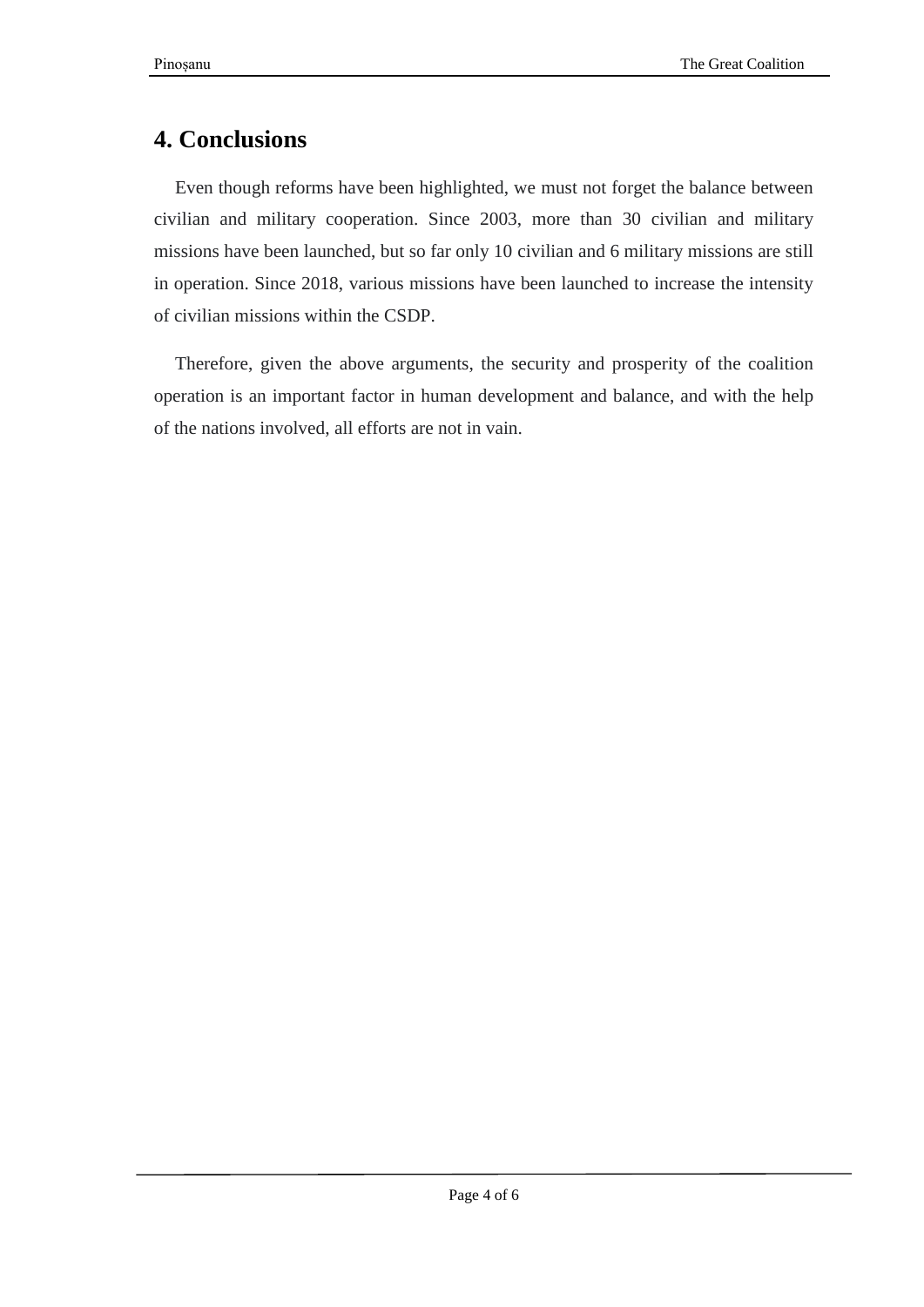## **5. Annexes**

### **5.1. List of abbreviations**

| EU           | European Union                              |
|--------------|---------------------------------------------|
| <b>PESCO</b> | <b>Permanent Structured Cooperation</b>     |
| <b>NATO</b>  | North Atlantic Treaty Organisation          |
| <b>CSDP</b>  | Common Security and Defence Policy          |
| <b>CARD</b>  | <b>Coordinated Annual Review on Defence</b> |

## **5.3. Literature**

#### **5.3.1. Books**

Huntley Hayes, C.J. & Moon, P.T. (1941). Modern History. Macmillan.

Laurie Nathan. (2010). *The Peacemaking Effectiveness Of Regional Organisations*. London: Destin Development Studies Institute.

#### **5.3.2.Online sources**

European Parliament. *Peace and Security in 2020. Overview of EU Action and Outlook for the Future*

[https://www.europarl.europa.eu/RegData/etudes/STUD/2020/652041/EPRS\\_STU\(2020](https://www.europarl.europa.eu/RegData/etudes/STUD/2020/652041/EPRS_STU(2020)652041_EN.pdf) [\)652041\\_EN.pdf](https://www.europarl.europa.eu/RegData/etudes/STUD/2020/652041/EPRS_STU(2020)652041_EN.pdf)

<https://www.consilium.europa.eu/en/policies/defence-security/>